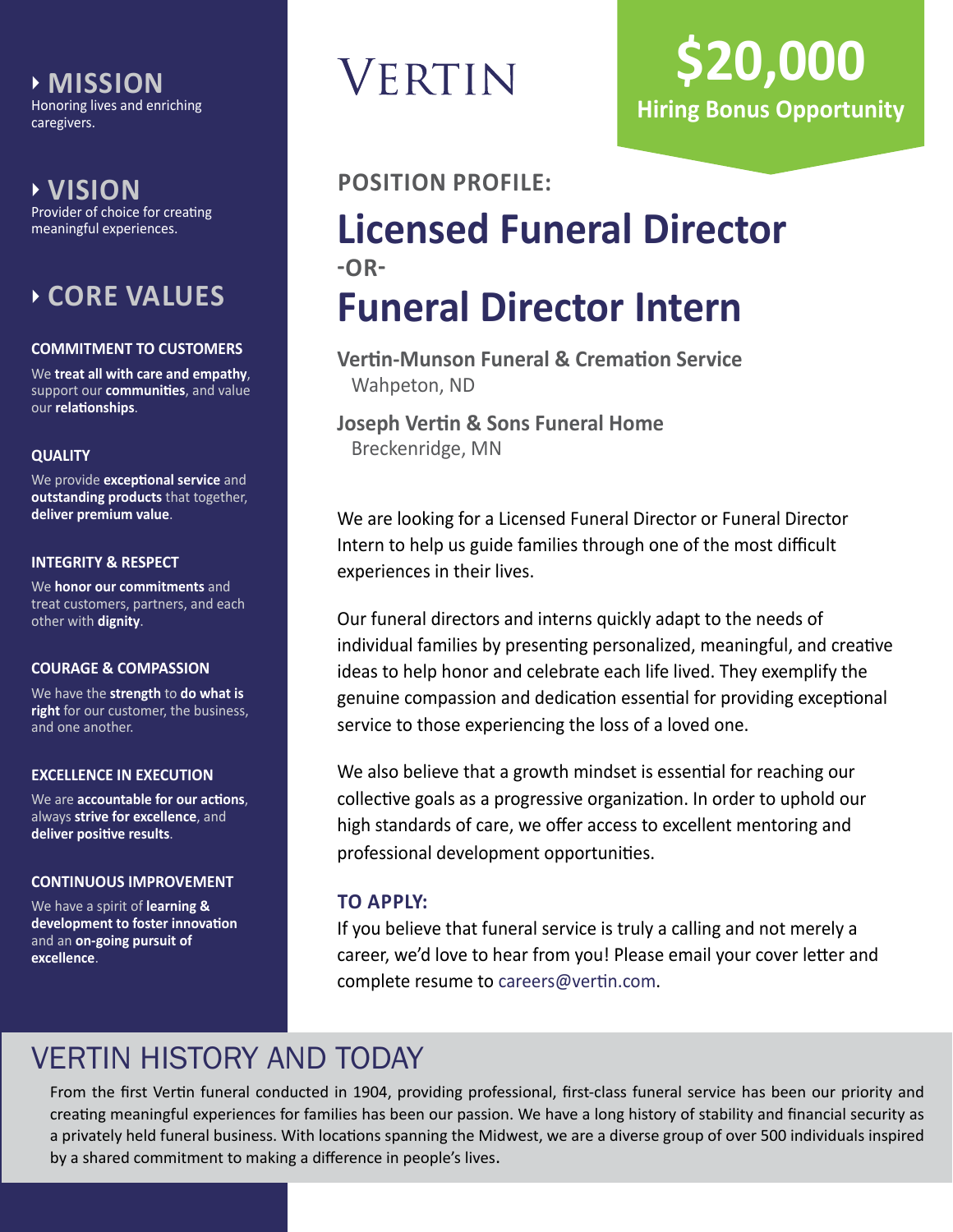### **ESSENTIAL DUTIES AND RESPONSIBILITIES**

- Supervise and care for the deceased in a respectful manner that adheres to regulatory requirements.
	- Perform a variety of tasks related to preparation of the deceased: removal and transfer, embalming, cosmetology, hairstyling, dressing, and casketing.
- Arrange and conduct funeral and memorial ceremonies in a professional, organized, and caring manner in keeping with company policies and procedures.
	- Carry out a variety of tasks related to coordinating a funeral service and visitation including managing the delivery and removal of flowers, caskets, urns, photos, and other personal memorabilia.
	- Assist at the cemetery and participate as needed in church services.
- Perform office duties and reporting.
	- Accurately prepare all documents related to funeral services, cremations, and maintenance.
	- Provide timely delivery of documents, cards, memorabilia, etc. to the family following the service.
	- Assist the family with insurance assignments, paperwork and other related follow-up tasks as needed.
	- Share potential preneed referrals with the preplanning specialist.
	- Manage merchandise inventory and funeral home supplies.
- Build a strong relationship with the community through active involvement in area organizations and participation in charitable events.
- Utilize engaging local and digital marketing methods for promotion and education purposes.
- Promote and maintain a safe and healthy work environment.
	- Assist with maintenance of the facility, property, and vehicles.
	- Ensure adherence to all professional, state and federal licensing authority, regulations, and rules applicable to funeral service.
- Maintain a good driving record in order to drive funeral vehicles for services, floral delivery, supply pick-up, participation in special functions, and various other duties.
- Other duties as assigned.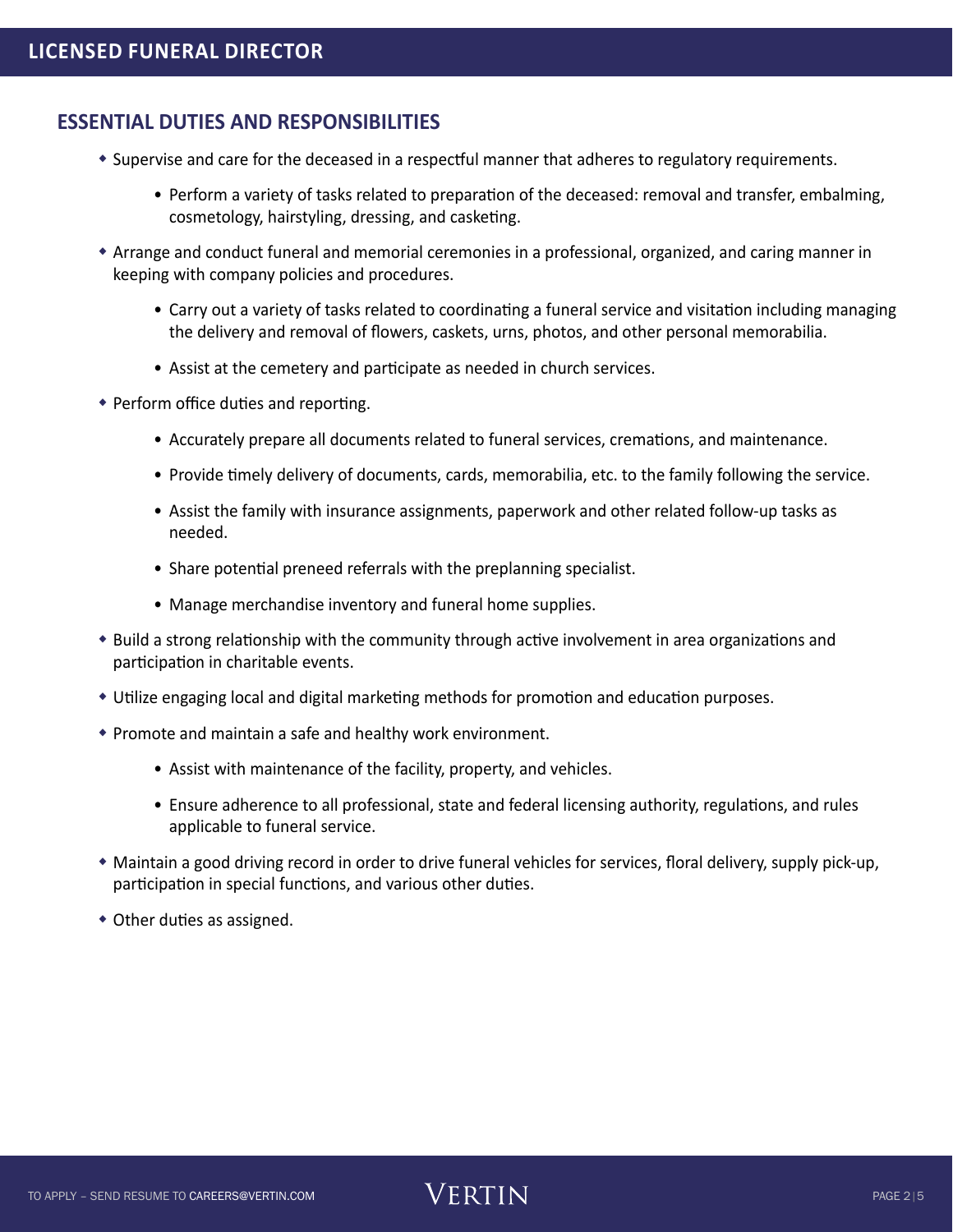### **EDUCATION, EXPERIENCE, CERTIFICATIONS**

- High School Diploma or equivalent
- Degree from Accredited Mortuary Science Program plus additional college credits as required in the applicable state
- Successful completion of the National Board Examination
- Successful completion of the applicable State Board Examination
- Valid Funeral Director and/or Embalmer State Licensure
- Valid Driver's License

### **SKILLS, QUALIFICATIONS, ABILITIES**

*The individual must possess these skills and abilities or explain and demonstrate that he or she can perform the essential functions, with or without reasonable accommodation, using some combination of skills and abilities.*

- Strong dedication to serve the needs of others
	- Accountability for serving families in a professional, compassionate, patient, and timely manner
- Proven experience in establishing strong personal and business relationships with customers and partners in the community
	- Excellent communication and presentation skills in one-on-one and large group settings
- Experience as a contributing team member, where individuals work together and share equally in the exchange of ideas, concepts and process outcomes
- Extensive knowledge of industry, products, and services
- Solid organizational and reporting skills
- Above-average technology skills
	- Use of programs such as Word, Publisher and Excel
	- Use of LinkedIn, Facebook and/or Instagram

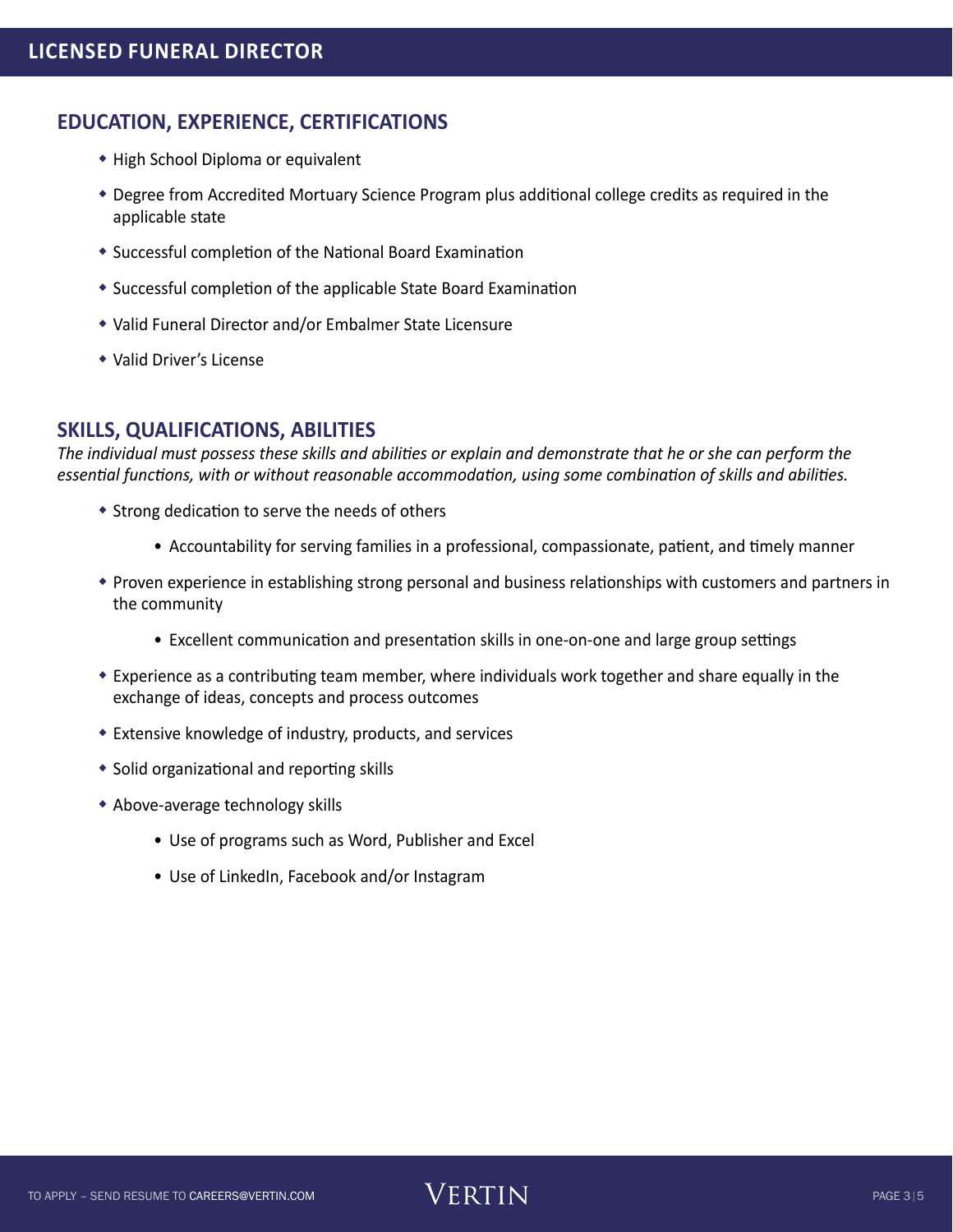### **ESSENTIAL DUTIES AND RESPONSIBILITIES**

- Supervise and care for the deceased in a respectful manner that adheres to regulatory requirements.
	- Perform a variety of tasks related to preparation of the deceased: removal and transfer, embalming, cosmetology, hairstyling, dressing, and casketing.
- Arrange and conduct funeral and memorial ceremonies in a professional, organized, and caring manner in keeping with company policies and procedures.
	- Carry out a variety of tasks related to coordinating a funeral service and visitation including managing the delivery and removal of flowers, caskets, urns, photos, and other personal memorabilia.
	- Assist at the cemetery and participate as needed in church services.
- Perform office duties and reporting.
	- Accurately prepare all documents related to funeral services, cremations, and maintenance.
	- Provide timely delivery of documents, cards, memorabilia, etc. to the family following the service.
	- Assist the family with insurance assignments, paperwork and other related follow-up tasks as needed.
	- Share potential preneed referrals with the preplanning specialist.
	- Manage merchandise inventory and funeral home supplies.
- Build a strong relationship with the community through active involvement in area organizations and participation in charitable events.
- Utilize engaging local and digital marketing methods for promotion and education purposes.
- Promote and maintain a safe and healthy work environment.
	- Assist with maintenance of the facility, property, and vehicles.
	- Ensure adherence to all professional, state and federal licensing authority, regulations, and rules applicable to funeral service.
- Maintain a good driving record in order to drive funeral vehicles for services, floral delivery, supply pick-up, participation in special functions, and various other duties.
- Other duties as assigned.